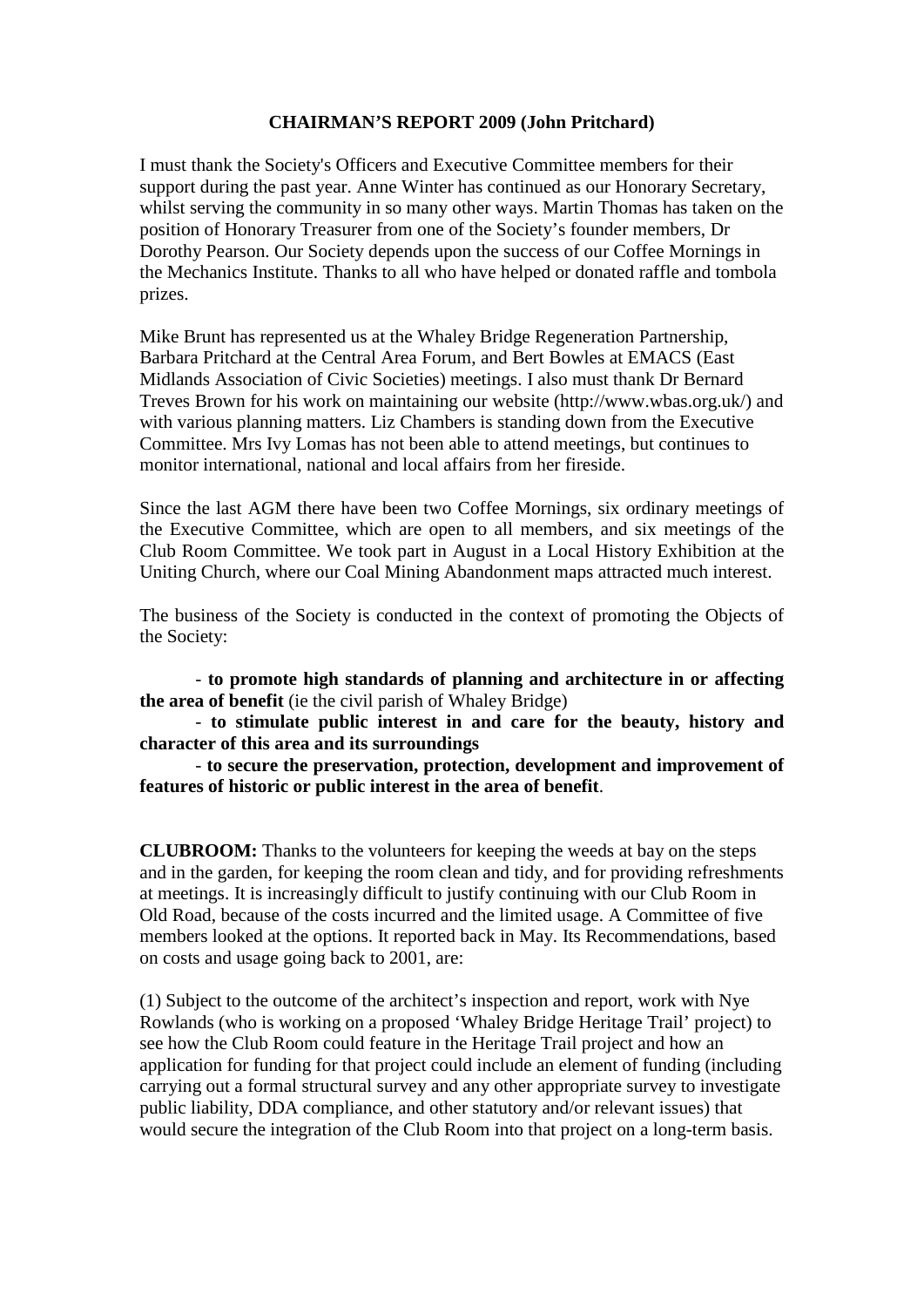(2) In the event that Recommendation 1 is non-productive, seek to find appropriate professional help for the disposal of the Club Room (in a way that satisfied the Charity Commission and the local planning authority) at no expense to the Society.

**MERSEY BASIN CAMPAIGN:** For the annual Mersey Basin Week in October, the Society carried out two Clean-ups (Memorial Park and Canal Basin areas), supported by the Friends of Memorial Park and High Peak Borough Council. Volunteers enjoyed a Litter Pickers Lunch at the Goyt Inn. There were two Whaley Water Walks and two Canalside Walks.

Two members attended the Greater Manchester Waters Forum at Digital World Centre, Salford Quays in May. Four members attended the Environment 09 Conference at the BT Convention Centre, Liverpool in September, where Lord Heseltine warning against complacency said: 'This has been the biggest urban regeneration since Victorian England. But that should be the platform to leap forward, not the opportunity to congratulate ourselves on a job completed.'

The river is now cleaner than at any time since the Industrial Revolution; its restoration is one of the UK's biggest environmental success stories. The Campaign, launched 25 years ago when the Mersey was commonly regarded by many as the most polluted river estuary in Europe, shuts down next March.

**CIVIC TRUST and CIVIC SOCIETY INITIATIVE: The Civic Trust** of England was a charitable organisation founded in 1957. It has ceased operations and went into administration in April due to lack of funds. **The Civic Society Initiative** [\(www.civicsocietyinitiative.org.uk\)](http://www.civicsocietyinitiative.org.uk/) was set up with the support of The National Trust, CPRE and other organisations to ensure a future for the civic society movement.

## **EAST MIDLANDS ASSOCIATION OF CIVIC SOCIETIES (EMACS):** The

Midlands Amenity Societies Association (MASA) was founded in 1987 to represent Midlands amenity societies registered with the Civic Trust. In 2001 it divided into East and West MASA in line with Civic Trust aspirations to create a regional association for each of the nine local government regions of England.

In July 2006 East MASA changed its name to the East Midlands Association of Civic Societies (EMACS), [\(www.eastmasa.org.uk](http://www.eastmasa.org.uk/) or [www.eastmidcivicsocieties.org.uk\)](http://www.eastmidcivicsocieties.org.uk/). There are fifty Civic Societies in the East Midlands Region, fifteen of which have their own web sites.

Since its inception in March 2001 the Association has continued to issue its magazine, reports, accounts and any additional information to all member societies on a quarterly basis. It particularly encourages the foundation of new societies and improved contact between members, including the establishment of web sites and modern methods of communication.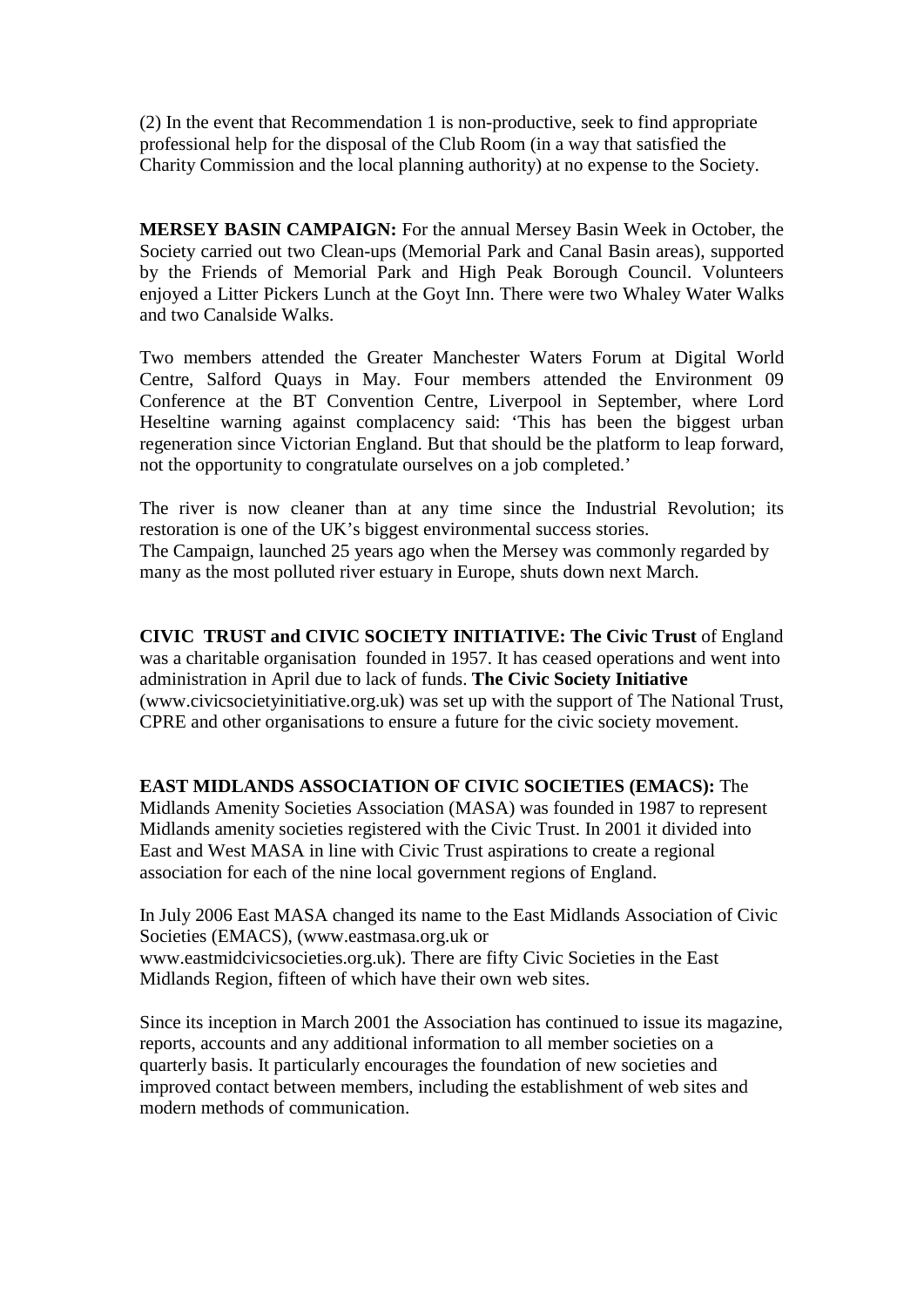**REGENERATION:** British Waterways (BW) have completed the repair and resurfacing to 'Greenway' standard of their entire Peak Forest Canal towpath within High Peak, and have delivered two Interpretation Boards. Have you seen these – and the new Red Wheel plaques? A pilot waterbus service between Whaley Bridge and Bugsworth Basins, and repair work to the Grade II listed Horse Tunnel (and to the ramps linking it with the towpath) are being planned - and a new Visitor Centre at Bugsworth Basin.

Consultants appointed by BW completed a Feasibility Study to produce viable options, deliverable in the short term and sustainable in the long term, for usage of the Grade 2\* Listed Transhipment Warehouse and associated land at the Canal Basin to achieve social, economic and environmental benefits. It is understood that BW are engaged in confidential talks with potential funding bodies. Details are just now emerging of the new BW structure introduced on  $2<sup>nd</sup>$  November 2009.

Consultants appointed by High Peak Borough Council have completed a comprehensive Masterplan Study producing a detailed implementation plan to guide the future development of the Bingswood Industrial Estate and surrounding land. It is understood that HPBC is engaged in confidential talks with the [Derby and Derbyshire](http://www.ddep.co.uk/)  [Economic Partnership \(DDEP\).](http://www.ddep.co.uk/)

<http://www.highpeak.gov.uk/news/press/2009mar1629.asp>

HPBC's Tree Strategy was adopted in July.

**PLANNING:** [Structure Plans and Local Plans](http://external/planning/localplan.asp) are being replaced by Local Development Frameworks (LDF). The **Core Strategy** is the key strategic document within an LDF, providing the basis for the production of other planning documents. Its role is to set out the strategic vision and direction for an area over the whole period up to 2026. An important part of the Core Strategy (the key strategic document within the Local Development Framework) will be to plan the future growth of towns and villages across an area.

The East Midlands Regional Plan requires that 10,000 new homes be built in the Peak Sub Region between 2006 and 2026; (nb Derbyshire Dales and High Peak Councils are working together as the Peak Sub Region to address the challenge of the housing crisis in the area).

After all existing planning permissions are taken into account, land for about 3,500 homes in High Peak over this 20 year period still needs to be identified. Some new land may also need to be found to support the local economy. The redevelopment of existing industrial sites will also present opportunities to provide new jobs.

During 2009, the local planning authority conducted 'Core Strategy Issues and Options' consultation during March to May to seek views on which towns and villages should accommodate this growth. Subsequently, a five-week consultation on 'potential growth' options commenced on 27 August 2009 and ran until 1 October 2009. The Society made the following comments: